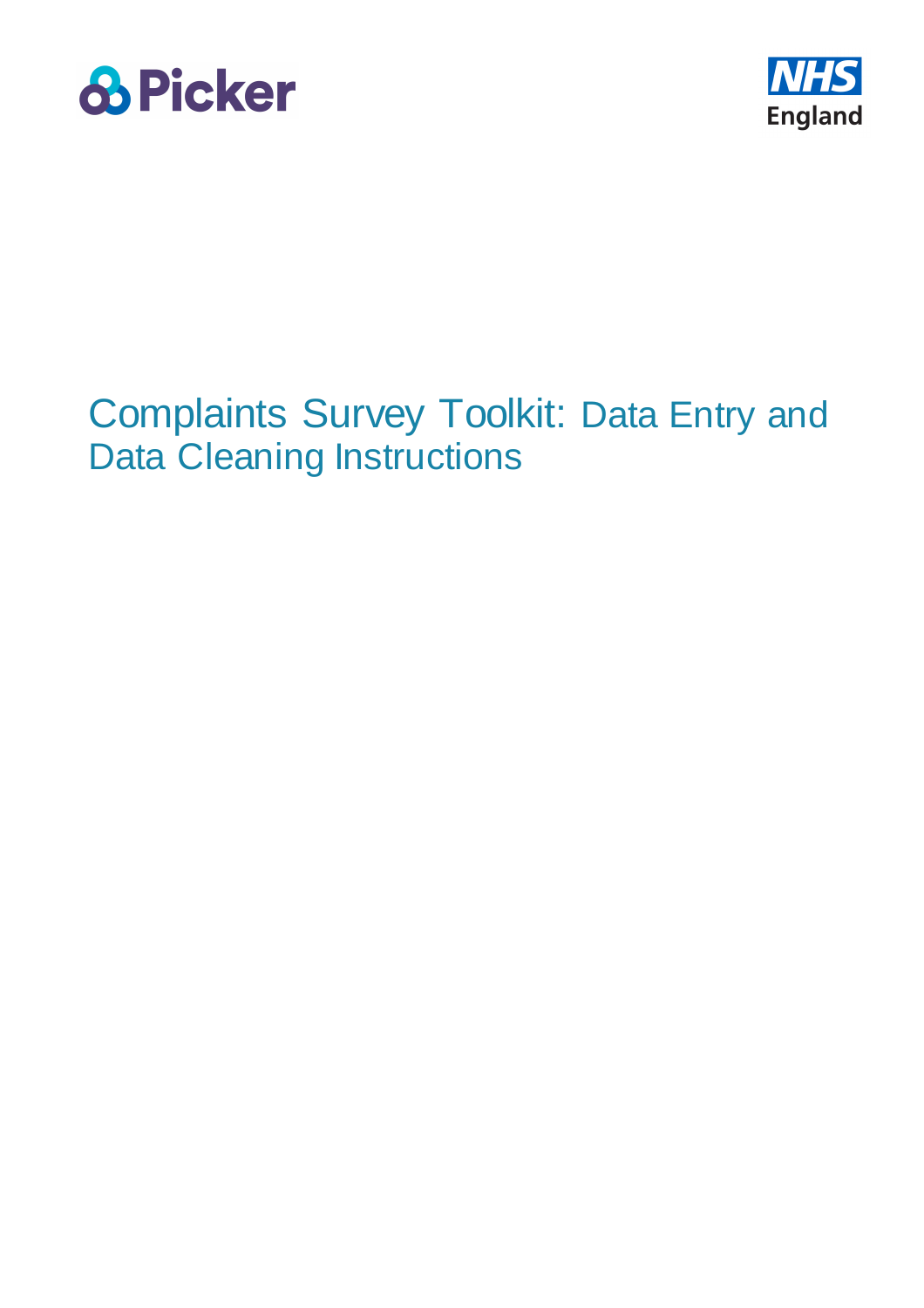This document instructs how to code questionnaire outcomes and how to enter the data from completed questionnaires. The Excel '*Data Entry Template'* document provided with this Toolkit should be used to enter survey responses.

NB: not all columns in the spreadsheet will apply to your organisation (e.g. CCG code). You may leave these columns blank.

The Unique Record Number (URN)<sup>1</sup> was assigned to every record at the sampling stage. When a questionnaire is returned or someone opts out, the URN number must be sought (i.e. from the front page of the questionnaire) and the 'Outcome Code (survey status)' column (column Q) must be updated immediately to show the latest status.

For confidentiality reasons, survey responses must never be matched to the complainants that made them. The best way to ensure this is to store name and address details separately from survey response data.

Where there are likely to be fewer than 10 respondents to the survey, please note that the generalisability of the findings will be limited and should be treated with caution. Small numbers of respondents will also increase the likelihood that respondents can be identified, particularly where results are broken down by demographic criteria.

### Outcome code

When a questionnaire is returned (blank or completed), the date and URN should be captured in the entry template, together with the survey status as listed below:

| Code           | <b>Survey Status</b>                                                                            | <b>Action</b>                                                                      |
|----------------|-------------------------------------------------------------------------------------------------|------------------------------------------------------------------------------------|
| $\mathbf{1}$   | returned a completed questionnaire                                                              | Enter survey data in the 'Data entry template'<br>AND remove from further mailings |
| $\mathcal{P}$  | survey returned undelivered i.e. wrong<br>address                                               | remove from further mailings                                                       |
| 3              | deceased                                                                                        | remove from further mailings                                                       |
| $\overline{4}$ | opted out of survey e.g. via returning a<br>blank questionnaire or opting out over<br>the phone | remove from further mailings                                                       |
| 5              | not eligible to take part (e.g. haven't<br>made a complaint)                                    | remove from further mailings                                                       |

1

 $\overline{2}$ 

<sup>1</sup> This number should be a combination of a 3-character code that is identical for every record (you can use a survey code such as 'COM' or if you are an NHS Trust you can use your three-character Department of Health code), followed by a series of 4-digit numbers ascending from 1001 assigned by you e.g. ABC1001. The final 4-character number should be unique for each record.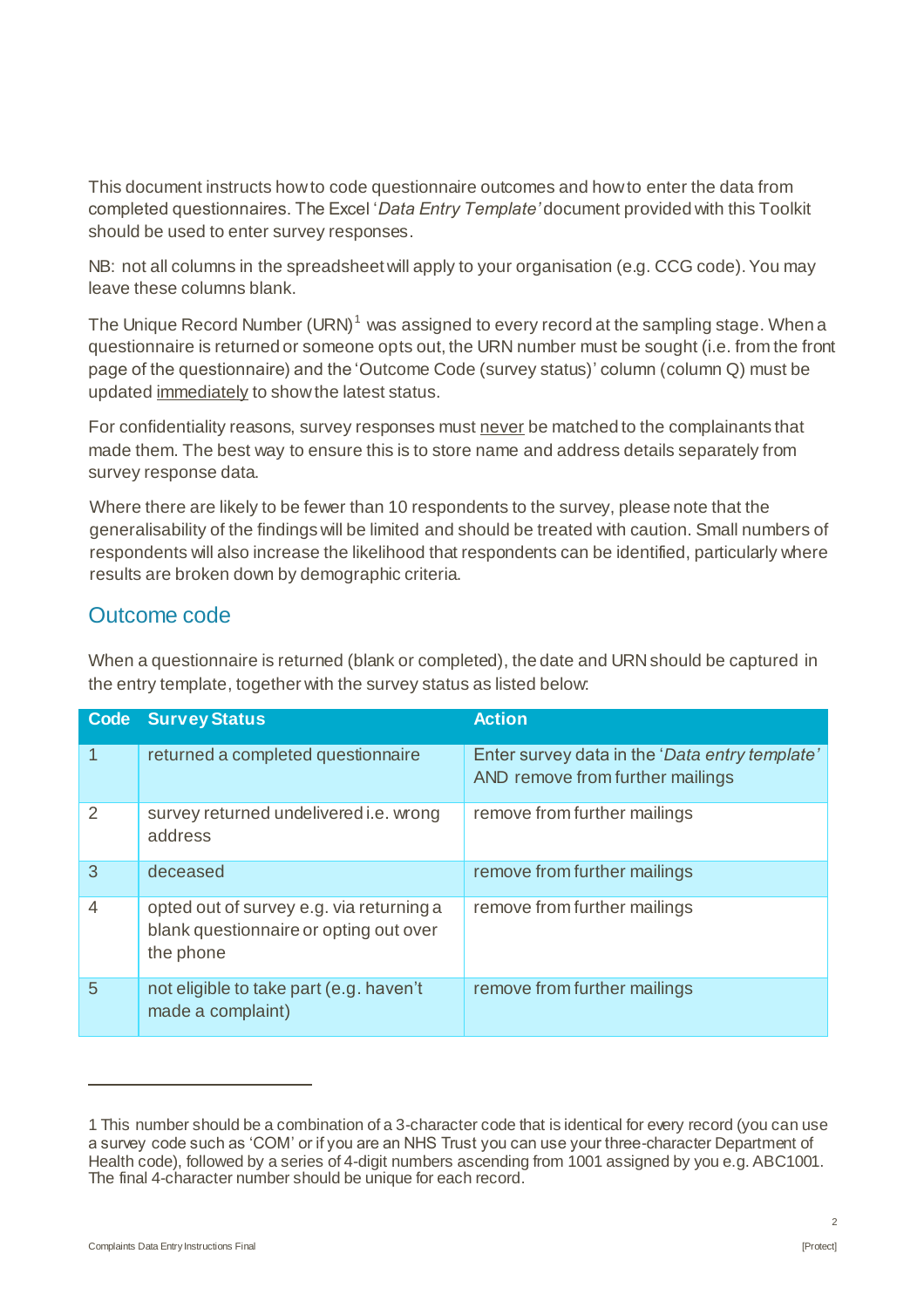This initial information is needed to know which records need sending reminder letters and on the other hand, records who do not want to receive another letter, e.g. who want to opt out of the survey. **Please note that at no point the questionnaire can be separated from its URN page**. When a survey is returned completed (code 1) the data should be entered as outlined below.

#### Questions: General Information

The data should be entered in the '*Data Entry Template'* document provided in this Complaints Survey Toolkit.

For **all questions** (unless specified to tick all that apply), capture **one** marked box per question. **Exceptions** are:

| If multiple boxes are ticked for a<br>single response question:   | Response should be left blank                                 |
|-------------------------------------------------------------------|---------------------------------------------------------------|
| If a response is missing:                                         | Response should be left blank                                 |
| Respondent crossed out a response:                                | This response should not be captured                          |
| Responded crossed out a response<br>and marked a second response: | The second choice should be captured if it is clearly<br>seen |
| Any doubts:                                                       | Leave the response blank                                      |

# Questions: Response Codes

| Response Codes: |  |  |  |  | Small number next to the box marked to be entered as             |  |
|-----------------|--|--|--|--|------------------------------------------------------------------|--|
|                 |  |  |  |  | response (this does not apply to 'tick all that apply' questions |  |

Some questions have instructions to the respondent to skip following questions, ignore this instruction and key all responses as seen.

# Questions: Tick All That Apply

For any 'tick all that apply' questions, please key in each response a '1' in the relevant field. For any fields with no response selected, please leave the field blank.

For the short questionnaire this applies to question:

Q20

For the standard questionnaire this applies to questions:

 $\circ$  Q24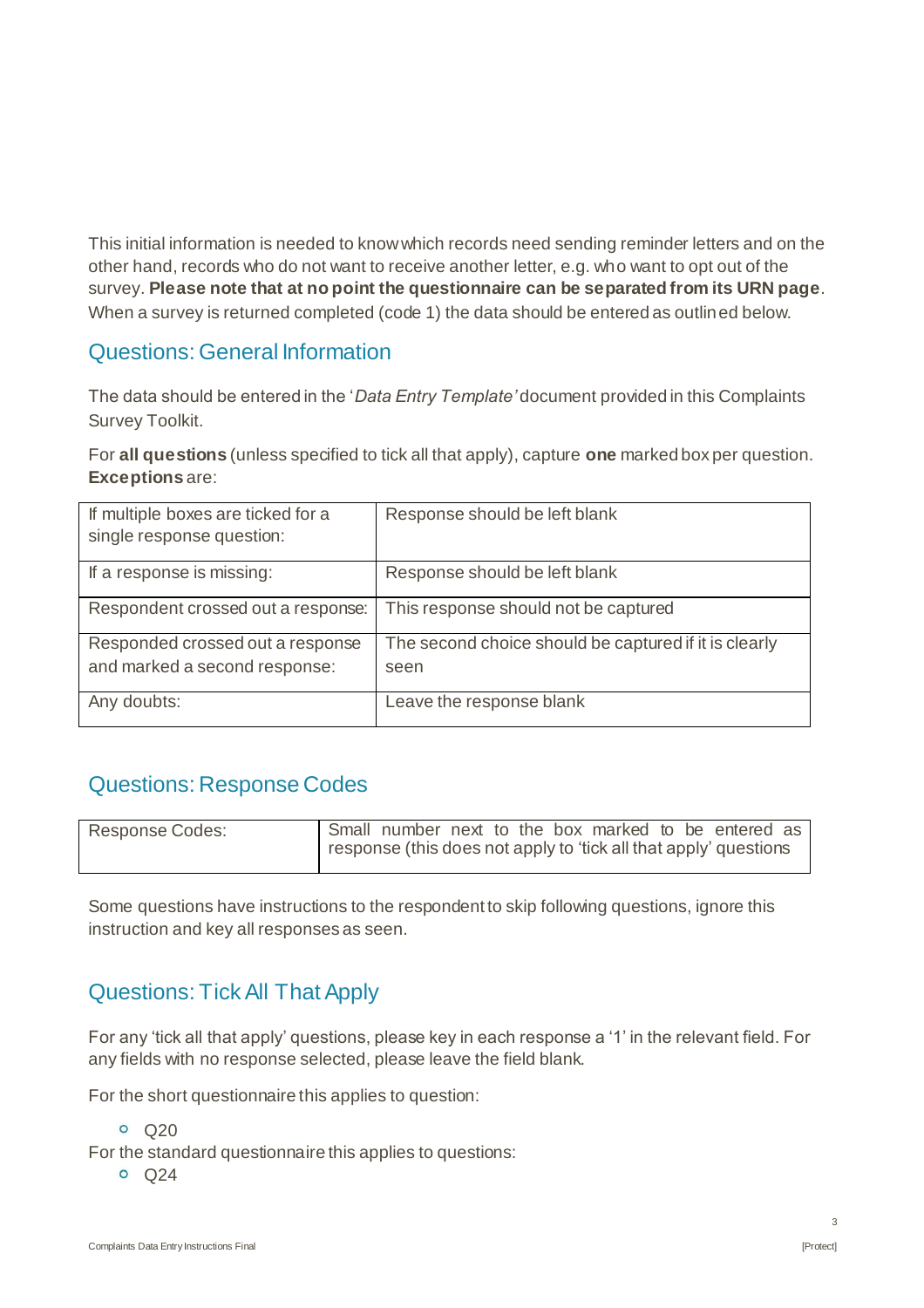Q45

For multi response questions each response option will have its own column in the '*Data Entry Template'* and for example response option 3 for question 20 (on the short questionnaire) will be named Q20: 3. If this response option was selected (together with response option 1 and 2), you would add a '1' in column Q20:1, Q20:2 and Q20:3.

Example: Q20:1= 1 No responses selected for Q20:4 – Q20:8  $Q20:2=1$  $Q20:3=1$  $Q20:4=$  $Q20:5=$  $Q20:6=$  $Q20:7=$  $Q20:8=$ 

#### Questions: Free text Requirements

| Singular Responses (No, Yes,<br>No Comments, N/A, etc.) | Should NOT be captured                                                                                   |
|---------------------------------------------------------|----------------------------------------------------------------------------------------------------------|
| <b>Sentence Case</b>                                    | All free text to be written in sentence case                                                             |
| <b>Swear Words</b>                                      | These should be replaced with asterisks (s**t)                                                           |
| <b>Names</b>                                            | These should be replaced with 'Name' (Names of staff)                                                    |
| <b>Address Information</b>                              | These should be replaced with 'Address' (Address include<br>names of wards, departments, hospitals etc.) |
| <b>Illegible Text</b>                                   | Do not guess but replace with asterisks                                                                  |
| <b>Spell Check</b>                                      | All free text must be entered verbatim, DO NOT correct<br>spelling.                                      |
| Date                                                    | All free text regarding this must be entered verbatim                                                    |
| <b>Job Descriptions</b>                                 | All free text regarding this must be entered verbatim                                                    |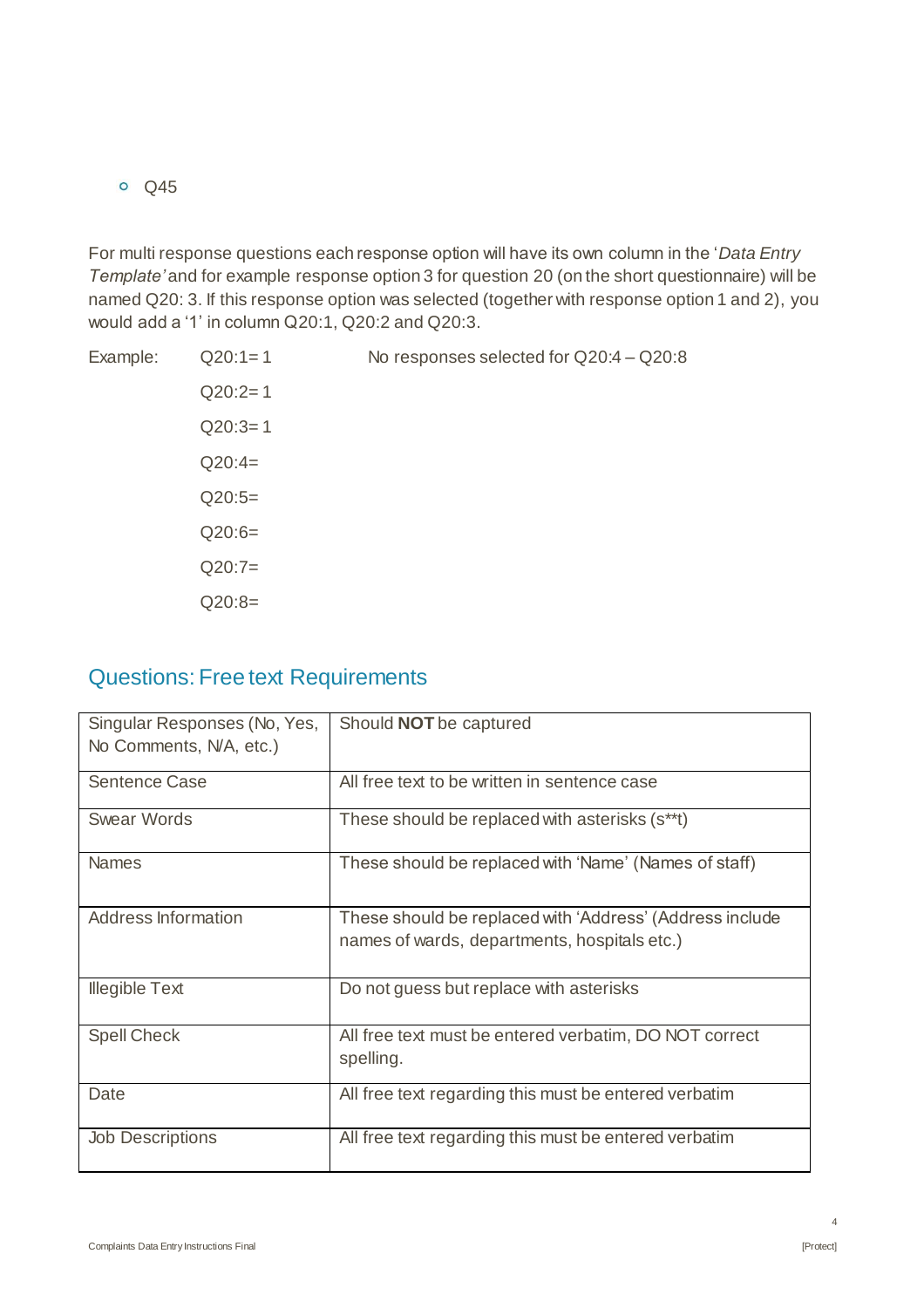| <b>Illnesses</b> | All free text regarding this must be entered verbatim |
|------------------|-------------------------------------------------------|

### Data Checks

Before checking the survey routing and deleting the ineligible answers, please make some initial checks on the data.

**Please** make a copy of your original data file which can be named 'Final Data- MASTER' and the copy can be named 'Final Data- Checked'. Making this copy is very important, as if anything goes wrong with checking the data, the original file is still intact.

| <b>Checking</b><br><b>Area</b> |                                                                                                                                                          | <b>Instruction</b>                                                                                                                         | <b>Complete?</b> |
|--------------------------------|----------------------------------------------------------------------------------------------------------------------------------------------------------|--------------------------------------------------------------------------------------------------------------------------------------------|------------------|
| Questions                      | Check if ALL questions are included in the<br>file and are in the correct order                                                                          |                                                                                                                                            |                  |
| Number of<br>responses         | Check if ALL records that you expect to be<br>there are there                                                                                            | Click [CTRL], [Shift], [Arrow<br>Down], to select all the<br>records and look at the total<br>number appearing at the left<br>hand bottom. |                  |
| Response<br><b>Options</b>     | Look at ALL questions and check if ALL<br>response options that you expect to be<br>chosen are chosen at least once                                      | Use filter arrow to select<br>every question (every<br>column) and check if most<br>likely answers are included                            |                  |
|                                | Look at ALL questions and check if<br>there are NO INVALID response options<br>e.g. option 5 on Q1 of the short version<br>(has only 4 response options) | Use filter arrow to select<br>every question (every<br>column) and check if no<br>ineligible response option<br>occur                      |                  |

## Survey Routing

After the initial checks, the data must be cleaned according to the questionnaire routing instructions. Routing ensures that the respondent only answers questions relevant to them. For example, question 4 in the survey instructs respondents that select the first option to skip to question 6: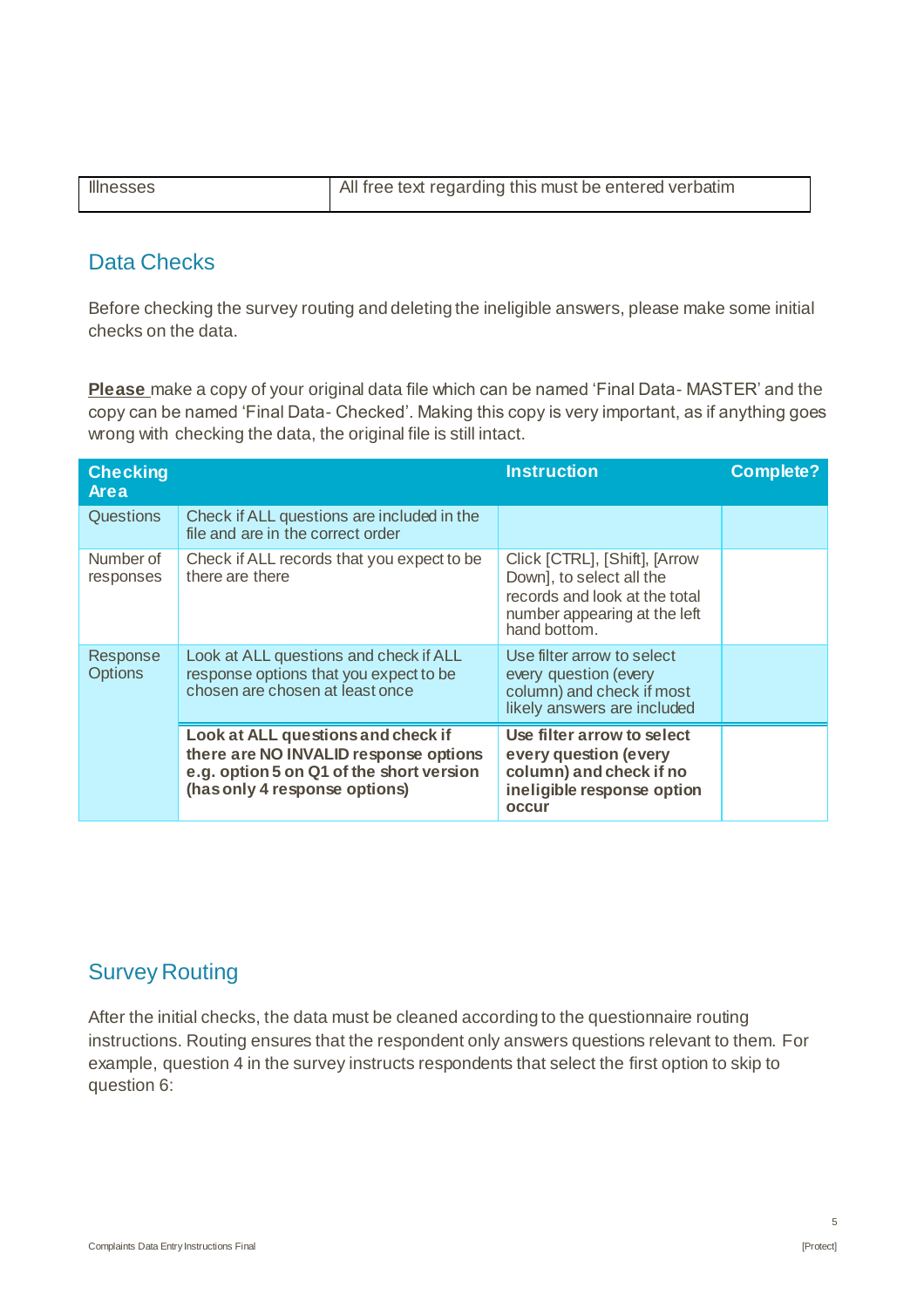| Q4 | Was this your first attempt to lodge this<br>complaint?            |          |  |  |
|----|--------------------------------------------------------------------|----------|--|--|
|    |                                                                    | Go to Q6 |  |  |
|    | No, I had tried to lodge it<br>$\vert$ 2<br>somewhere else or with |          |  |  |
|    | someone else first                                                 | Go to Q5 |  |  |

You therefore need to make sure that all those selecting the first response option for this question did not answer question 5, and if they did then their answers need to be removed since the question was not applicable to or should not have been answered by them.

Cleaning the data can be done in Microsoft Excel using the filter option to select which responses (should have been left blank and thus) need deleting – by following the table below. **Before** you start cleaning the file, make another copy of the 'Final Data-Checked' file which can be named 'Final Data-Cleaned'. Making this copy is very important, as if anything goes wrong with cleaning the data, the original file is still intact.

Please print the **table below and on the next page** and use the 'complete' column to tick once it has been actioned.

Short version of the questionnaire:

| <b>Q</b> | Data cleaning rule                                                           | <b>Instruction</b>                                                                                                                                            | <b>Complete?</b> |
|----------|------------------------------------------------------------------------------|---------------------------------------------------------------------------------------------------------------------------------------------------------------|------------------|
|          | 13 If answer to Question 12= 3 or<br>4, delete any answers to<br>Question 13 | Use filter arrow to select only those that answered '3'<br>and '4' to question 12. For these records, delete any<br>responses they have given to questions 14 |                  |